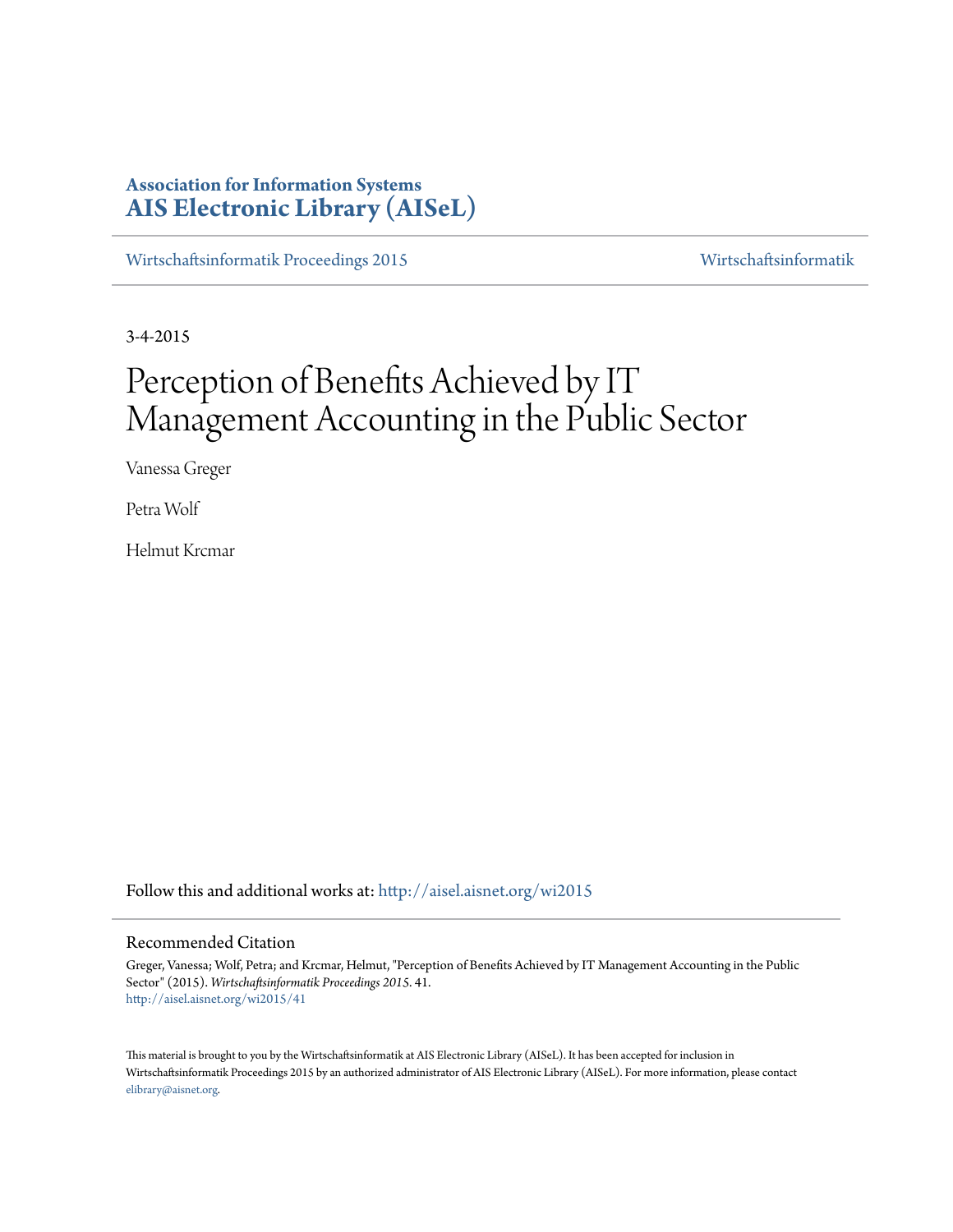# **Perception of Benefits Achieved by IT Management Accounting in the Public Sector**

Vanessa Greger, Petra Wolf, and Helmut Krcmar

Fortiss – An-Institut der Technischen Universität München, Munich, Germany {greger,wolf,krcmar}@fortiss.org

**Abstract.** Information technology (IT) is of high relevance in public administrations. Thus, a systematic management and control of its usage is required. IT management accounting is an instrument addressing this issue. However, public IT-managers do not perceive its supposed benefits due to the way in which it is currently implemented. This leads to a low usage of IT management accounting in public administrations. To analyze the gap between its supposed and perceived benefits, we reviewed literature and conducted a case study in a German public administration. Our findings show that - out of the various benefits of IT management accounting according to the literature - public ITmanagers only focus on transparency and support for decision-making as benefits. The findings contribute to a better understanding of IT management accounting in public administrations and support practitioners by designing IT management accounting according to the potential benefits for departmental and cross-departmental IT-managers.

**Keywords:** IT management accounting, public sector, private sector, benefits.

## **1 Introduction**

The relevance of information technology (IT) in the public sector has increased rapidly due to its role as a driving force for modernization [\[1,](#page-13-0) [2\]](#page-13-1). Almost all administrative actions are currently dependent on IT [\[3\]](#page-13-2). Since IT has become such an important resource in public administrations, the effective usage of IT is also of increasing relevance [\[3\]](#page-13-2). Consequently, IT usage and IT provision need to be managed and controlled in a systematic way. However, the systematic management and control of IT usage and provision are hindered due to missing management accounting information [\[3\]](#page-13-2). In consequence, many IT managers within public administrations do still not have a clear overview of IT costs or the detailed IT usage and IT provision. Thus, the systematic management and control of the IT usage and IT provision is hardly possible [\[3\]](#page-13-2) and hence, a major issue for public IT managers.

IT management accounting, amongst others, addresses the described issue. It aims at providing and analyzing key performance indicators (KPIs) on IT performance and IT costs in order to support the management and control of the IT usage. Further, it supports the collection and reporting of information about the efficiency, effectivity and quality of IT services to the IT management [\[4\]](#page-13-3). It is a set of instruments to plan,

<sup>12&</sup>lt;sup>th</sup> International Conference on Wirtschaftsinformatik,

March 4-6 2015, Osnabrück, Germany

Greger, V.; Wolf, P.; Krcmar, H. (2015): Perception of Benefits Achieved by IT Management Accounting in the Public Sector, in: Thomas. O.; Teuteberg, F. (Hrsg.): Proceedings der 12. Internationalen Tagung Wirtschaftsinformatik (WI 2015), Osnabrück, S. 600-614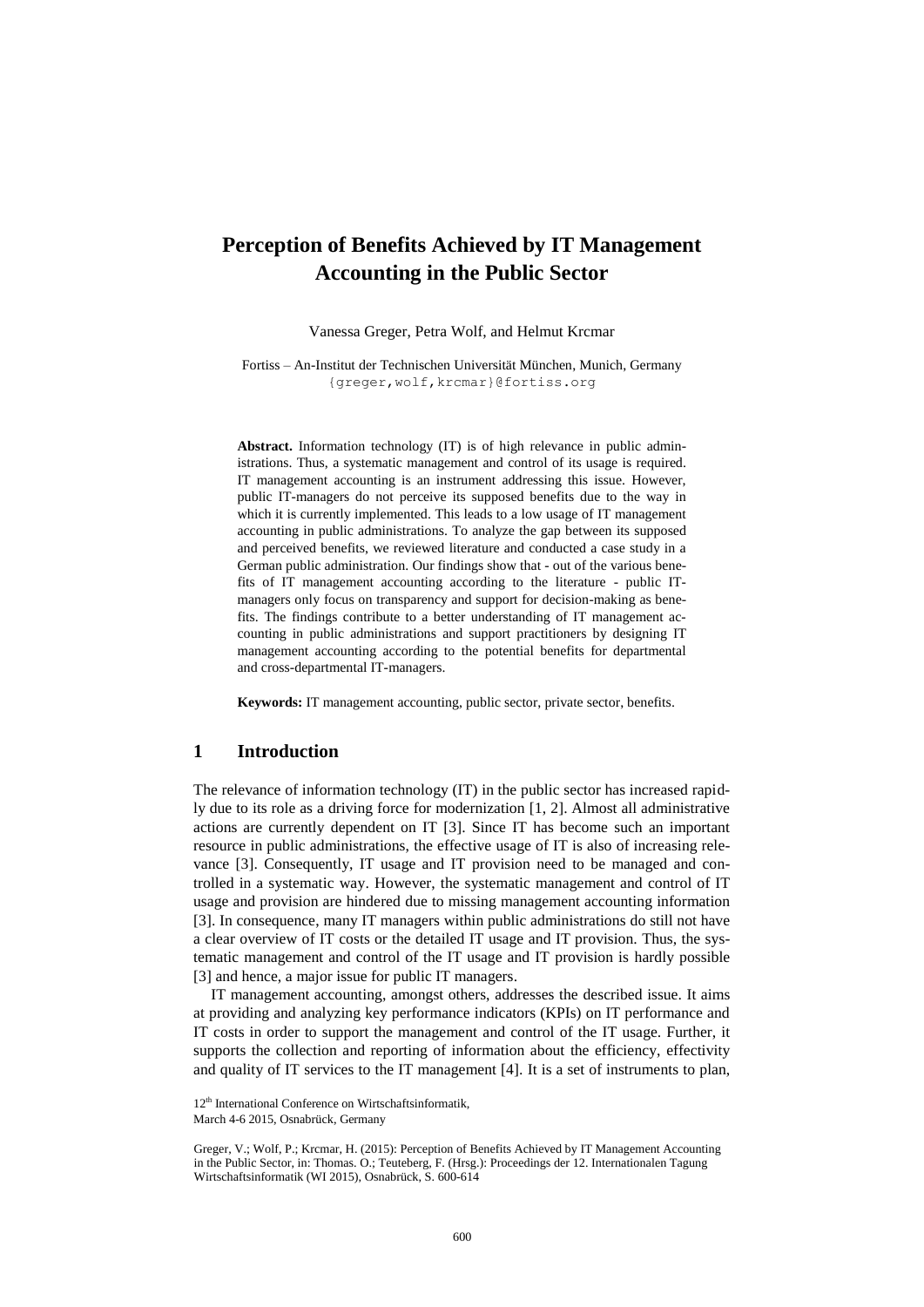coordinate, monitor and control the IT usage as well as the IT provision [\[5\]](#page-13-4). As a result, IT managers can make informed decisions based on objective KPIs. For an overview of IT management accounting concepts, we refer for example to Kütz [\[6\]](#page-13-5) or Gadatsch [\[7\]](#page-13-6).

In the private sector, IT management accounting has been used as an instrument for decision-making for a long time [\[8\]](#page-13-7): IT managers link their IT objectives to KPIs so that they can monitor and control the degree of target achievement. Therefore, they mostly use a balanced scorecard (BSC) [\[9\]](#page-13-8). Besides, they plan the IT provision and IT usage based on information provided by IT management accounting [\[5\]](#page-13-4).

In contrast, public administrations are still facing big challenges with management accounting and especially the management accounting of IT [\[3,](#page-13-2) [10\]](#page-13-9). IT management accounting concepts transferred from the private sector, like the BSC, do not achieve the expected benefits. As a consequence, public IT managers use IT management accounting information more rarely than one would expect. Obviously, there are some major differences between the public and private sector with respect to IT management accounting [\[11\]](#page-13-10). For example, the private sector aims at maximizing value and profit due to competitive pressure. IT management accounting supports the alignment to these objectives. In contrast, public administrations need to pursue political objectives, observe laws and regulations and act in accordance with economic objectives [\[3\]](#page-13-2). As this example shows, the differences most likely result in a different usage of IT management accounting and in different potential benefits of its application. Thus, we need to further explore the differences regarding IT management accounting. Reviewing the existing literature, we noticed a lack of research regarding the analysis of benefits which public IT managers can gain from IT management accounting. Hence, as a starting point for the improvement of its usage in the public sector, we aim at analyzing its benefits and identifying the factors influencing IT management accounting. For this purpose, the paper is guided by the following research questions: Which benefits regarding IT management accounting do public IT managers perceive? To what extent do these perceived benefits differ from those of the private sector? Which aspects influence this perception of benefits?

The remainder of this paper is structured as follows: In chapter 2, we illustrate the characteristics of public administrations in Germany and present IT management accounting benefits identified in literature. Chapter 3 describes the methodology and presents the findings of the case study conducted in a German public administration. Chapter 4 compares the findings of literature and practice and discusses them. Finally, we conclude with a summary and further research possibilities in chapter 5.

# **2 Related Work**

In order to explain the influencing factors regarding IT management accounting within public administrations, this section describes specific characteristics of public administrations in Germany. Further, it presents IT management accounting benefits identified in the literature.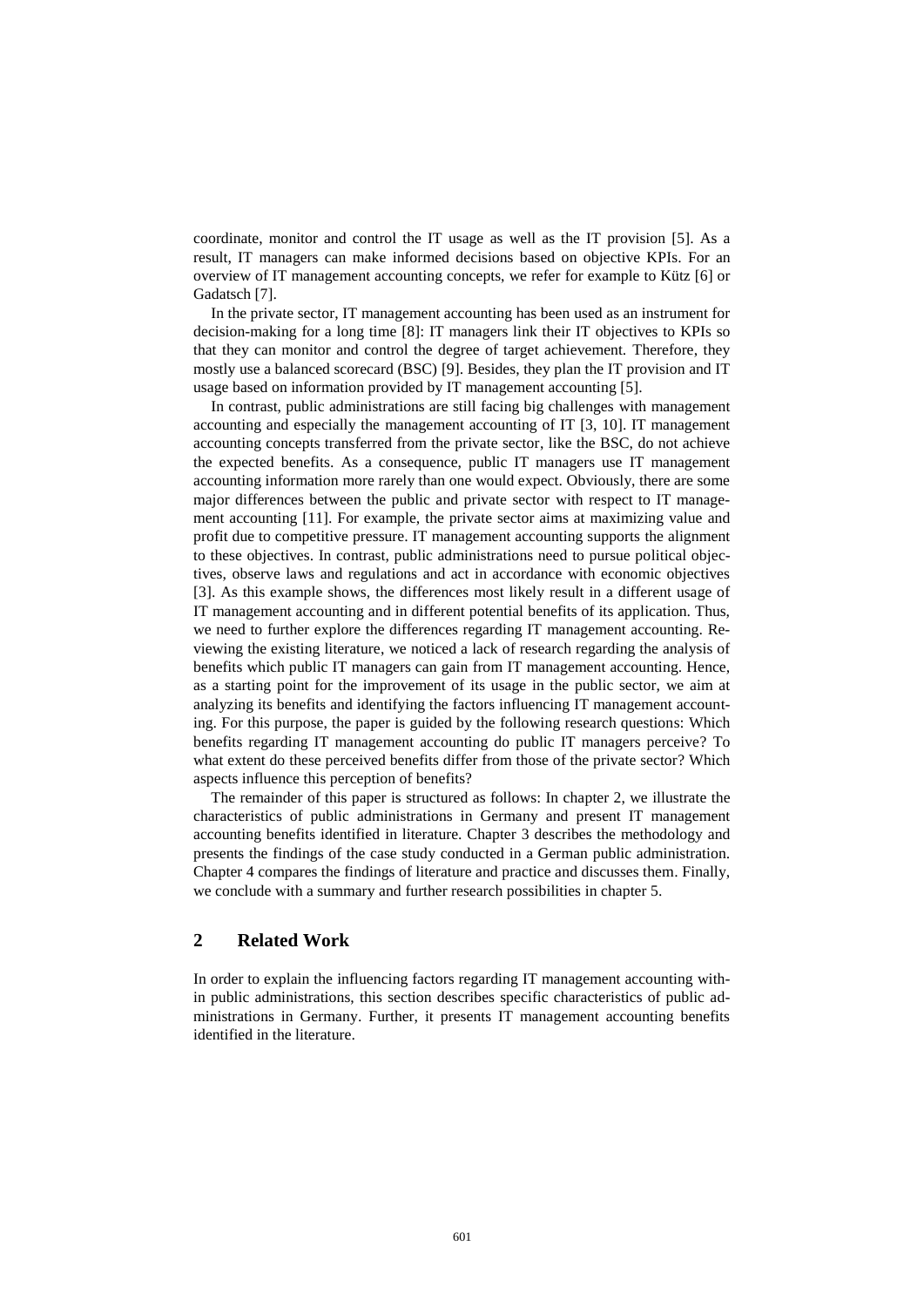#### **2.1 Comparison of Private and Public Sector**

Before comparing the private and public sector in detail, we briefly describe the main principles of public administrations in Germany. The German public administration is determined by two principles [\[12\]](#page-13-11): (1) The departmental principle determines that each minister (both on a federal and national level) leads his division in line with political requirements independently and on his own authority (Art. 65 GG). (2) According to the federal principle (Art. 20 Abs. 1 GG), Germany consists of one federal government, 16 federal states and 11,197 municipalities [\[13\]](#page-13-12). As a consequence, there is a strong separation of duties between federal government, federal states and municipalities. In addition, a legal principle prohibits mixed administrations. This principle determines that the administrative responsibilities between federal government and federal states are separated (Art. 83 ff. GG). In order to allow for IT collaboration, this prohibition does not apply to collaboration concerning IT (Art. 91 c GG). However, there is no obligation to cooperate in IT matters [\[14\]](#page-13-13).

Objectives of private companies and public administrations as well as the degree of competitive pressure differ significantly: Profit and value maximization as well as business growth are mostly objectives of private enterprises [\[3,](#page-13-2) [14,](#page-13-13) [15\]](#page-13-14). In order to achieve competitive advantages, enterprises are often willing to take risks [\[12,](#page-13-11) [15\]](#page-13-14). In contrast, public administrations rarely face competitive pressure [\[11\]](#page-13-10). The public sector provides stability and public managers show a higher risk aversion than managers in private companies [\[11,](#page-13-10) [15\]](#page-13-14). Public administrations aim at guaranteeing public welfare [\[3,](#page-13-2) [11\]](#page-13-10) as well as at observing laws and policies [\[12,](#page-13-11) [15\]](#page-13-14). Since each department is autonomous due to the departmental principle, it has its own subject-related objectives (figure 1). This is in conflict with the management of common, crossdepartmental tasks, like the management of IT provision. Hence, it is difficult to determine a cross-departmental IT strategy with objectives for all departments on a federal or national level [\[2,](#page-13-1) [3\]](#page-13-2). Moreover, the lack of common objectives makes it difficult to implement a strategic, cross-departmental IT management accounting, since KPIs should be derived from an IT strategy [\[3\]](#page-13-2).



**Fig. 1.** Area of tension within public administrations in Germany (own illustration)

Further differences between the private and public sector are caused by the organizational structures and the decision-making processes [\[12,](#page-13-11) [15,](#page-13-14) [16\]](#page-13-15). In the private sector, organizational sizes and structures are highly variable. Besides, different authority and autonomy levels exist [\[12,](#page-13-11) [15\]](#page-13-14). Decisions are mostly made hierarchically and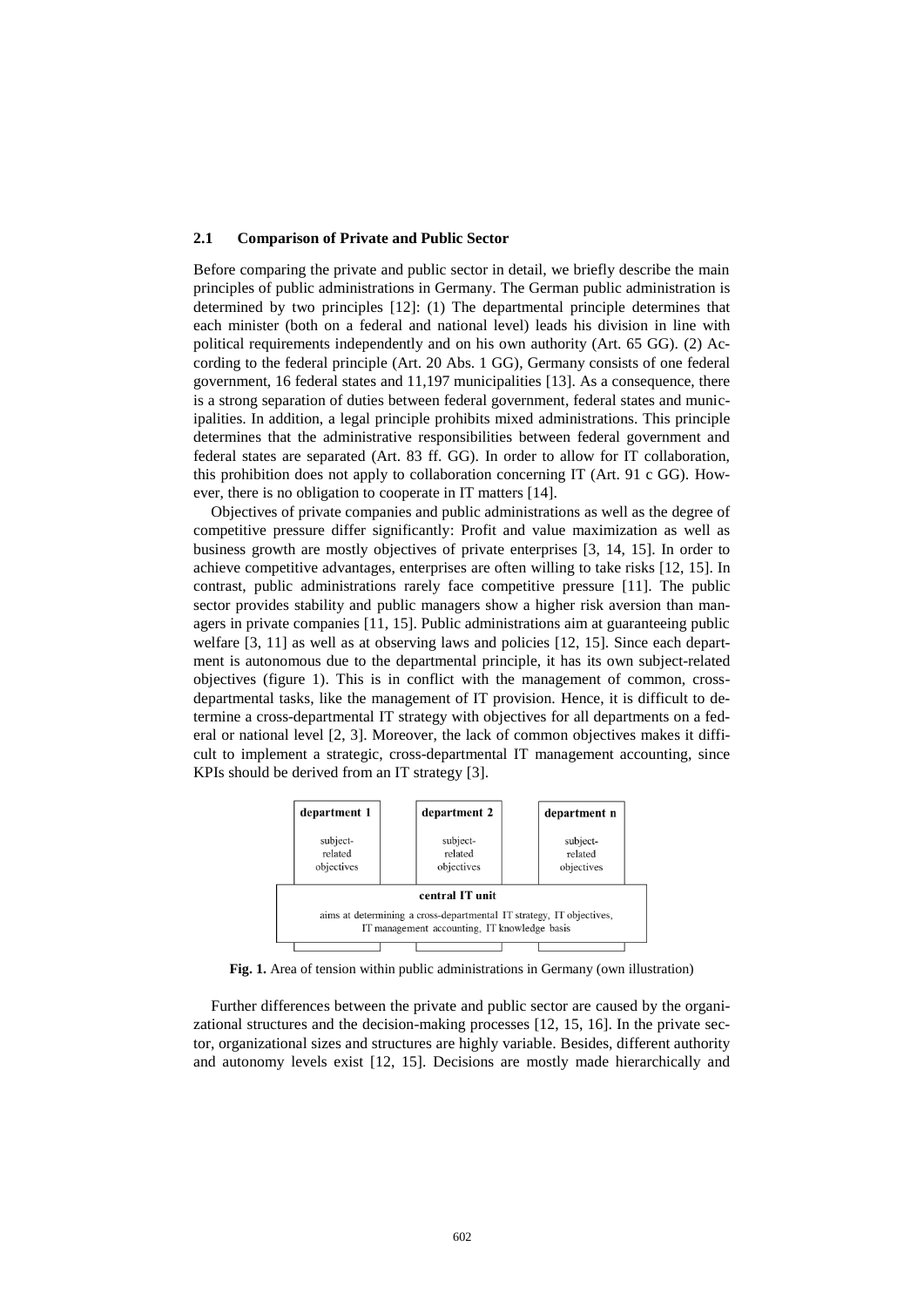based on economic aspects [\[11,](#page-13-10) [12,](#page-13-11) [17\]](#page-13-16). In contrast, the public sector has rigid hierarchies and a complex decision-making structure [\[18\]](#page-13-17). Decisions are mostly derived based on consensus, as all stakeholders need to be considered [\[3,](#page-13-2) [11,](#page-13-10) [17\]](#page-13-16). In the context of IT management accounting, this means that requirements and interests of both departmental IT managers and IT managers of a cross-departmental IT unit need to be taken into consideration [\[3,](#page-13-2) [5,](#page-13-4) [19\]](#page-13-18). In addition, the management of public administrations is generally under political observation and influence [\[12,](#page-13-11) [15,](#page-13-14) [19\]](#page-13-18). In consequence, public managers are not authorized to make full decisions about e.g. political or financial issues [\[12,](#page-13-11) [20\]](#page-14-0). This political influence complicates the determination of long-term objectives. Moreover, in spite of the accountability towards shareholders, private companies have a higher autarky regarding the allocation of funds than public administrations, since the latter are restricted by fiscal borders [\[12,](#page-13-11) [15,](#page-13-14) [18,](#page-13-17) [21\]](#page-14-1).

The perspective on IT management accounting is a further characteristic which distinguishes the public from the private sector [\[11,](#page-13-10) [22\]](#page-14-2): Management principles in private companies are based on the generated output [\[19\]](#page-13-18). IT management accounting is used to monitor efficiency and effectivity by measuring the ratio between input and output [\[23\]](#page-14-3). In contrast, public administrations in Germany usually focus on the input of resources due to the concept of governmental accounting [\[11,](#page-13-10) [18\]](#page-13-17). Thus, since measuring the output in public administrations is rarely possible, IT management accounting information is limited to information about the resources' input.

These characteristics of public administrations and the described legal principles set determining factors which hinder an easy transfer of IT management accounting concepts from the private to the public sector.

### **2.2 Benefits of IT Management Accounting**

In order to identify benefits of IT management accounting, we relied on a comprehensive literature review which is published in Greger, Wolf and Krcmar [\[3\]](#page-13-2). By grouping similar benefits to overall categories, we identified nine different categories (Table 1).

The category *decision-making* summarizes all benefits related to decision-making. According to the large number of benefits, support for decision-making seems to be an important benefit of IT management accounting. In contrast to this category, the increase of employees' motivation is only stated by one reference. Consequently, this benefit seems to be less relevant.

The categories *transparency*, *budget* and *reputation* each summarize two benefits which are mentioned by a large number of references. All benefits of these categories can be useful for both the internal management and the public: On the one hand, internal management gains knowledge about the IT usage and IT costs. Thus, IT managers can coordinate and arrange the IT usage systematically as well as control IT projects [\[5\]](#page-13-4). On the other hand, based on IT management accounting data, external stakeholders (e.g. citizens or shareholders) acquire relevant information about e.g. the IT usage, IT costs or the fulfillment of external requirements. Moreover, IT management accounting can help to improve services by monitoring their quality. Better IT services, in turn, are supposed to increase the reputation of an organization.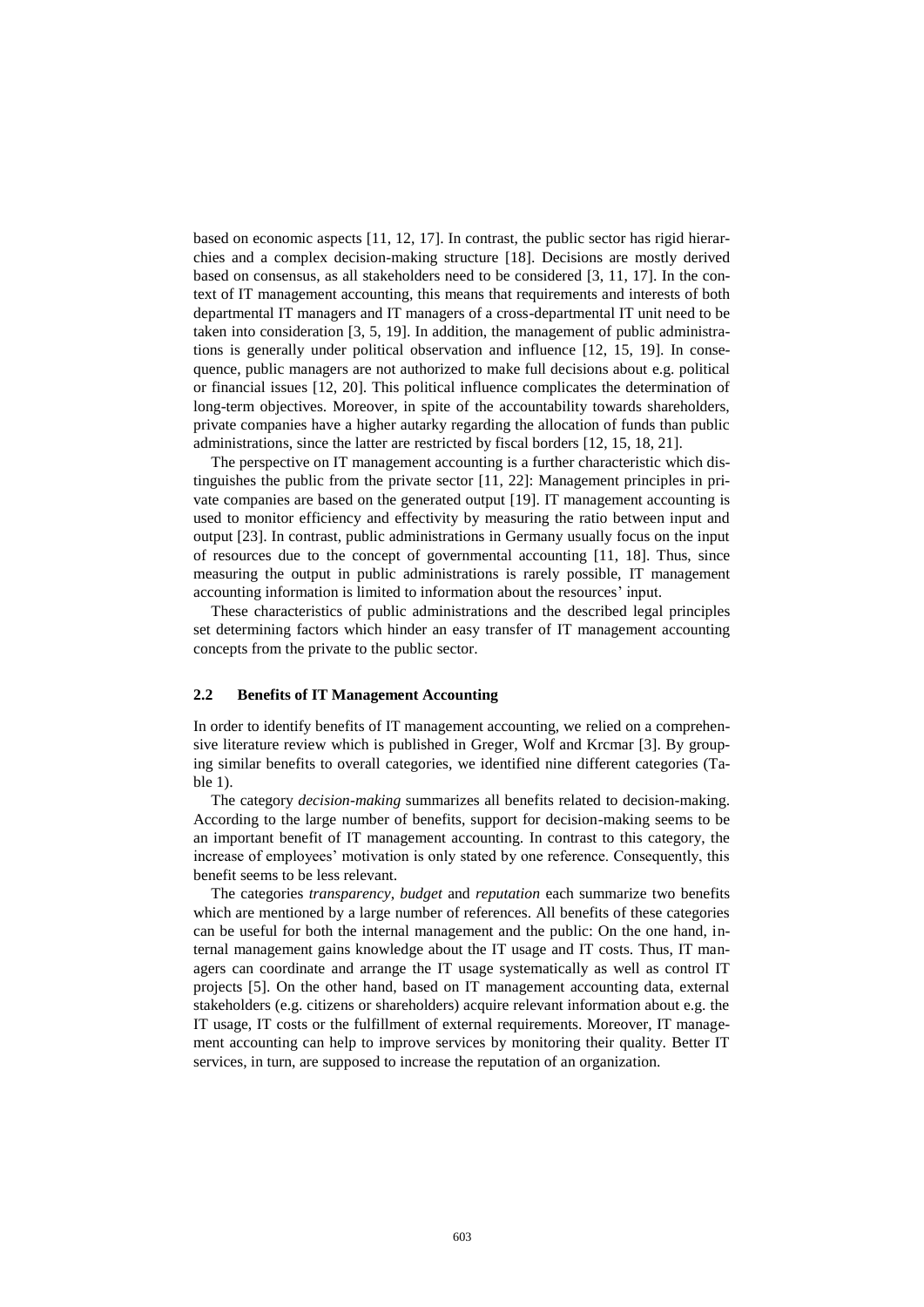The benefits regarding *efficiency*, *effectivity* and *accountability* represent unique categories. The number of references highlights the importance of these benefits. The fulfillment of laws, regulations or standards - grouped in the category *compliance* - is also a highly relevant benefit. This benefit is based on the assumption that a legal requirement for IT management accounting exists.

| Table 1. Benefits of IT management accounting (based on Greger, Wolf and Krcmar [3]) |  |  |  |
|--------------------------------------------------------------------------------------|--|--|--|
|                                                                                      |  |  |  |

| Category              | <b>Benefits</b>                                                                 |
|-----------------------|---------------------------------------------------------------------------------|
| <b>Decision-</b>      | support for decision-making [24-35]<br>$\bullet$                                |
| making                | ability to identify trends [36]                                                 |
|                       | estimation of effects from task changes on budget [37]                          |
|                       | objectification of political decisions by using<br>factual                      |
|                       | arguments [37]                                                                  |
|                       | improvement of management [26, 27, 38]                                          |
| <b>Transparency</b>   | creation of transparency [2, 29, 31-33, 35, 38-41]<br>$\bullet$                 |
|                       | "what gets measured gets done" [38-40, 42]                                      |
| <b>Budget</b>         | creation of budgetary control [27, 31]<br>٠                                     |
|                       | distribution of budget to different IT projects due to objective<br>٠           |
|                       | criteria [37]                                                                   |
| <b>Reputation</b>     | fulfillment of requirements / pressure from outside $[25, 26, 16]$<br>$\bullet$ |
|                       | 43-481                                                                          |
|                       | improvement of quality of services [32, 34, 39, 49]                             |
| <b>Efficiency</b>     | improvement of efficiency [29, 31, 35, 36, 44, 45, 49, 50]                      |
| <b>Effectivity</b>    | improvement of effectivity [29, 31, 35, 36, 44, 45, 49]                         |
| <b>Accountability</b> | improvement of accountability [25, 28, 30, 33-35, 38, 44, 48, 50-               |
|                       | 52]                                                                             |
| Compliance            | fulfillment of laws, regulations or standards [30, 40, 47, 53, 54]              |
| <b>Employees</b>      | increase of motivation of employees [39]                                        |

# **3 Case Study**

## **3.1 Data Capture**

In order to identify the perceived benefits of IT management accounting in practice, we performed an explorative single case study in an administration of a federal state in Germany. We chose this approach, as a case study allows for analyzing a phenomenon and its context in detail [\[55\]](#page-15-11). The particular public administration was selected due to its role as a leading state administration concerning IT management accounting in Germany [\[55\]](#page-15-11). This state administration implemented a strategic IT management accounting using a BSC from 2006 onwards. Since 2008, IT management accounting is established and KPIs are captured annually. The analyzed state administration has ten departments and one central IT unit. This central IT unit is located in one of the departments and is responsible for the overall, cross-departmental and strategic IT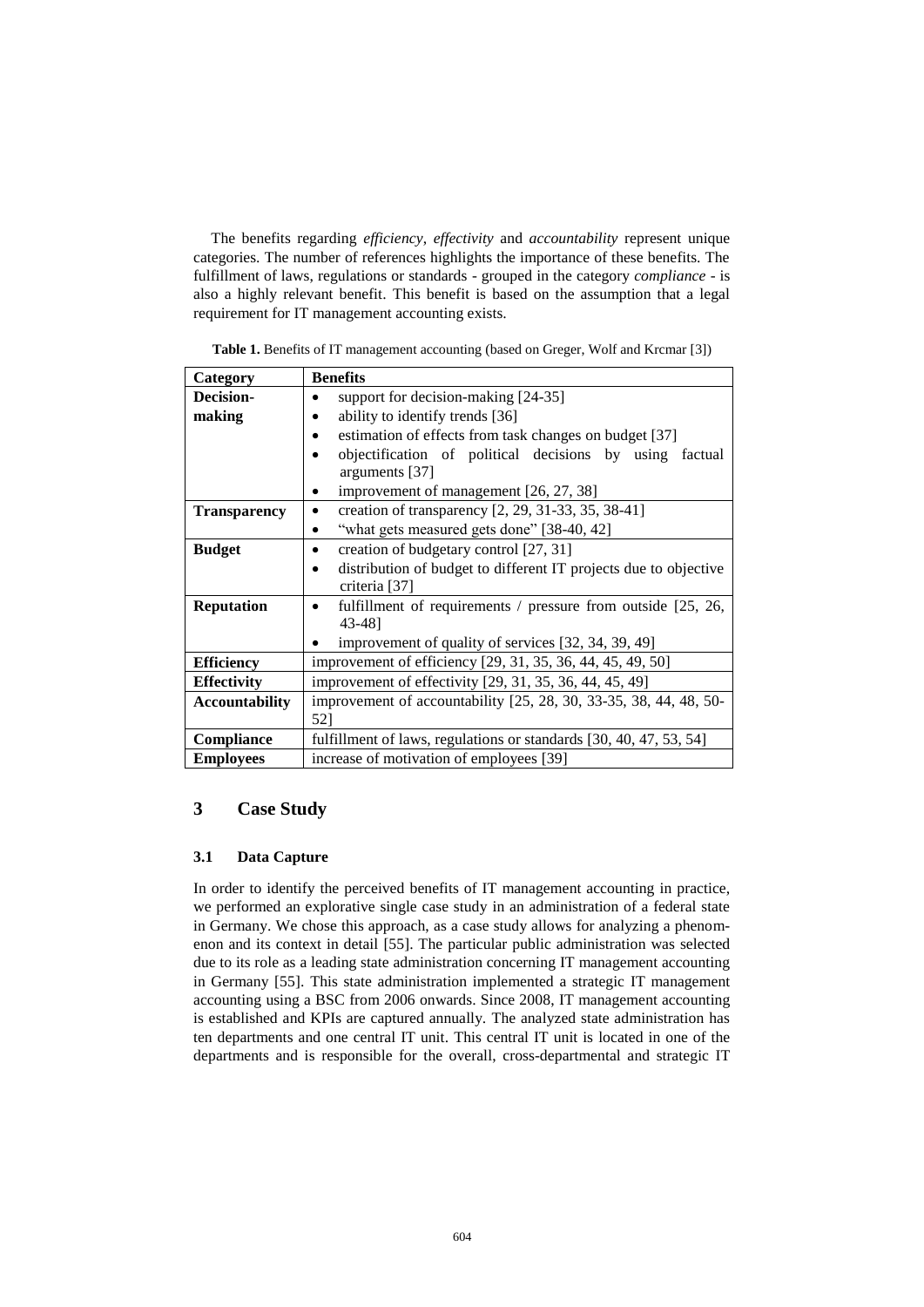management accounting. Thus, it coordinates the annual process of data collection in the ministries, collects IT management accounting information provided by the departmental IT managers and analyzes this information. Further, two data centers allocated in one of the departments provide IT for the departments.

We conducted interviews with experts of the particular state administration. For this purpose, we designed a semi-structured interview protocol with questions about benefits, requirements and functions as well as the internal governance and use of a departmental IT management accounting as background information. The interview partners were chosen on the basis of their experience in the field of IT management accounting. All departmental IT managers were heads of divisions and were responsible for IT management accounting in their department. We concentrated on stakeholders located within the public administrations and directly responsible for the provision of IT management accounting information. Due to our focus, we excluded stakeholders like the board of audit or budget members. We conducted 15 interviews (twelve with departmental IT managers, one with IT managers of the central unit and two with IT managers of the data centers). The interviews took place between May 2014 and July 2014. In addition, we analyzed over 180 documents, like protocols, concepts and previous interviews in order to enrich our findings.

#### **3.2 Data Analysis**

The interviews were transcribed and presented to the interview partners. This allowed the interview partners to evaluate the transcripts and to give further explanations. Besides, we could evaluate if we understood the perceived benefits correctly. Afterwards, the interviews as well as the documents were coded using a coding scheme derived from the reviewed literature. We allocated the benefits identified during the interviews to the benefits identified in the literature. If we identified a new benefit, we put it into one of the existing categories. The interviews and documents were coded and analyzed independently by two researchers. Rival explanations were resolved in discussions with the authors. By following this approach, we were able to minimize interpretation bias [\[55\]](#page-15-11).

In order to analyze whether the complexity, i.e. the size of a ministry, or the central respectively decentral perspective influences the perception of the benefits, we classified the benefits according to four categories: central IT unit and small, middle and big departments. We determined the ministry's size by analyzing its number of IT employees. Small-size departments are departments with a number of IT employees smaller than 50. Middle-size departments are defined as departments with a number of IT employees between 51 and 200. Big-size departments are departments with a number of IT employees bigger than 201. Since big-size departments mostly have many subordinate agencies, we assume that they have a more complex decisionmaking structure than smaller ones. Consequently, IT managers of big-size departments might perceive other benefits regarding IT management accounting than those of small-size departments. Applying this categorization, we had 4 small-size departments (with 4 interviews), 3 middle-size departments (with 3 interviews) and 5 bigsize departments (with 7 interviews). According to this classification, the data centers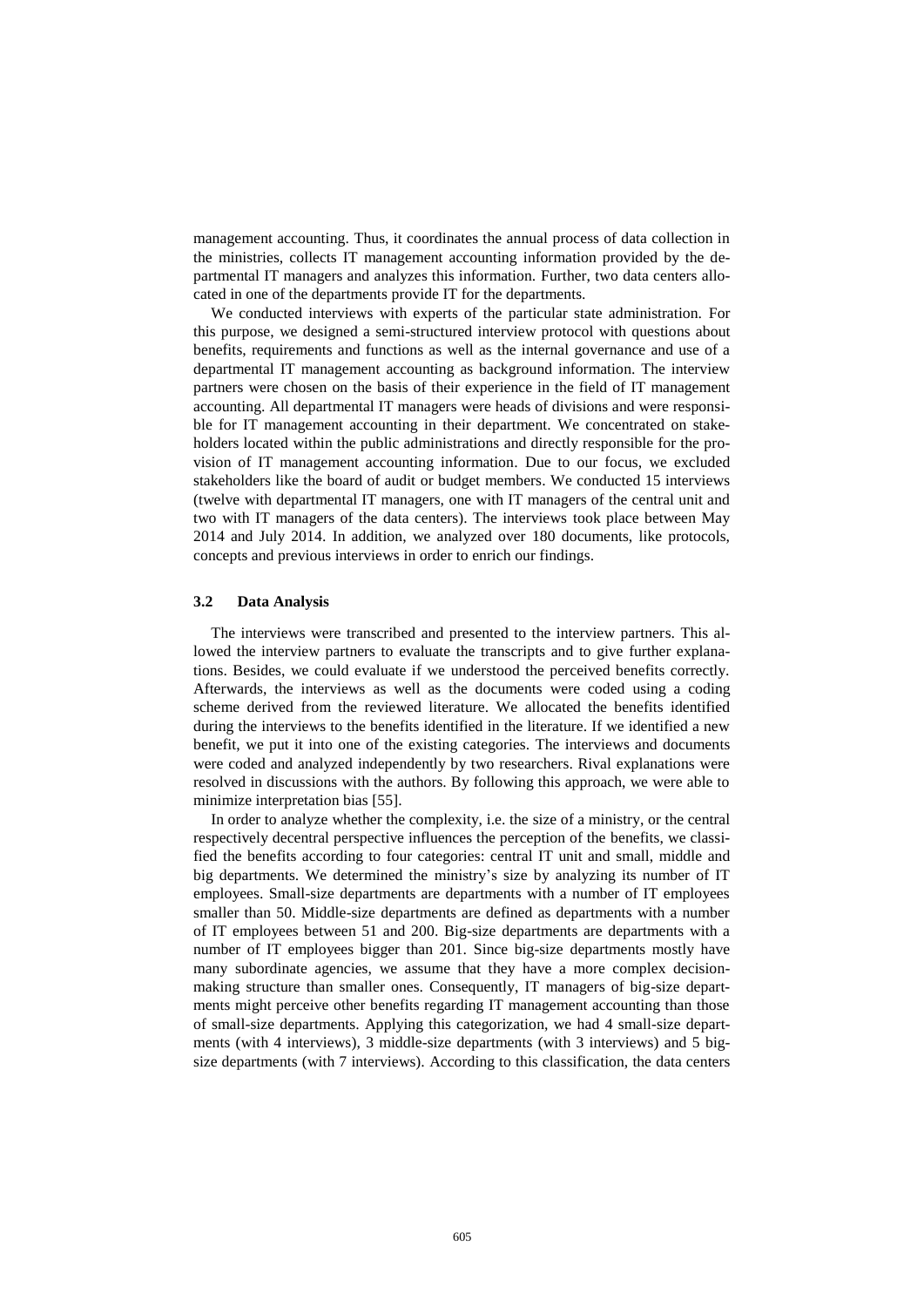were classified as big-size departments. Finally, we compared the findings of the case study with those of the literature review.

#### **3.3 Findings**

Table 2 summarizes the findings of the case study and compares the findings of literature and practice. Ten benefits were found both in literature and in the case study. Six benefits identified in literature have no correspondent benefit in the case study. Further, we identified nine new benefits that were not found in literature, but were mentioned by IT managers during the case study. The newly identified benefits belong either to the category *transparency*, *decision-making* or *budget*. The focus of the perceived benefits lies on the categories *transparency* and *decision-making*. None of the perceived benefits could be allocated to the categories *accountability* or *employees*.

Half of the newly identified benefits can be allocated to the category *transparency*. The creation of transparency was mentioned by almost all interview partners as a benefit. Thereby, transparency is perceived as internal, i.e. within a department, as well as external, i.e. cross-departmental. Beside this, transparency can be used for presenting the IT domain to e.g. politicians or the board of audit. The central IT unit emphasized that "a major benefit is the creation of political KPIs which give an overview of the IT usage in the whole state administration and which can be used by politicians for presenting the IT domain towards the public". Furthermore, the central IT unit mentioned the exchange of experiences between departmental IT managers as an important benefit. However, none of the departmental IT managers noticed these two aspects as benefits. A consensus between departmental IT managers and IT managers of the central IT unit can be noticed for the benefit of benchmarking subordinate agencies. Since comparable units are a prerequisite for this benefit, only departments with homogeneous subordinate agencies can benefit from a benchmarking. This explains the fact that none of the small-size departments mentioned this benefit.

Benefits of the category *decision-making* were mentioned by a large number of interviewed IT managers. In addition to the support for decision-making in general, public IT managers mainly use IT management accounting as an argumentation aid concerning IT budget or IT staff during budget negotiations. These two benefits are reported by both departmental IT managers and IT managers of the central IT unit. Moreover, two interviewees of small-size departments mentioned that they use IT management accounting not only as an argumentation aid, but also for justifying their IT budget. Furthermore, one IT manager stated that "IT management accounting helps us creating an objective basis for decision-making and hence, improves the decision basis". Besides, the central IT unit and two departments highlighted the importance of time series, since they support the identification of trends regarding the IT usage. IT managers of one small-size and one middle-size department proposed IT management accounting as helpful for optimizing processes in their departments: According to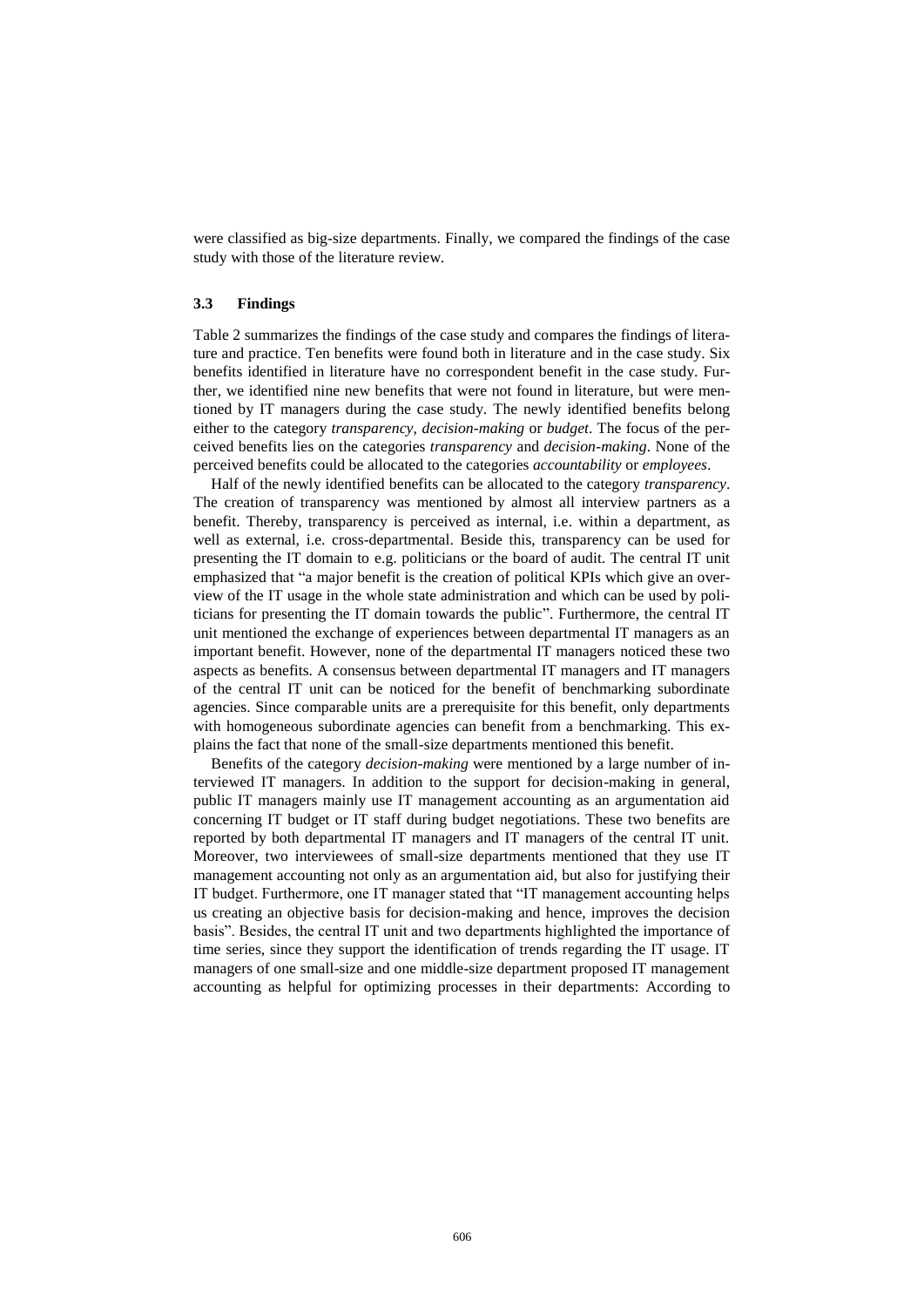|               | $(n = 15$ ; small departments = 4; middle departments = 3; big departments (including two data centers) = 7; central IT unit = 1) |            |       | <b>Case Study</b> |               |         |
|---------------|-----------------------------------------------------------------------------------------------------------------------------------|------------|-------|-------------------|---------------|---------|
| Category      | <b>Benefit</b>                                                                                                                    | Literature |       | Department        |               | Central |
|               |                                                                                                                                   |            | Small | Middle            | Big           | IT unit |
| Decision-     | Support for decision-making                                                                                                       | X          |       | $\mathcal{C}$     |               |         |
| making        | Argumentation aid concerning budget and IT staff                                                                                  |            | 3     | 3                 | $\mathcal{L}$ | X       |
|               | Justification aid concerning budget and IT staff                                                                                  |            | 3     |                   |               |         |
|               | Improved decision basis                                                                                                           |            |       |                   |               |         |
|               | Ability to identify trends (based on time series)                                                                                 | ×          |       |                   |               | ×       |
|               | Estimation of effects from task changes on budget                                                                                 | ×          |       |                   |               |         |
|               | Objectification of (political) decisions by using factual                                                                         | X          |       |                   |               |         |
|               | arguments                                                                                                                         |            |       |                   |               |         |
|               | Improvement of management                                                                                                         | ×          |       |                   |               |         |
|               | Optimization of processes based on comparison of sub-                                                                             |            |       |                   |               |         |
|               | ordinate agencies                                                                                                                 |            |       |                   |               |         |
| Transparency  | Creation of transparency (within the department and                                                                               | X          | 4     | $\mathcal{C}$     | Γ             | ×       |
|               | cross-departmental)                                                                                                               |            |       |                   |               |         |
|               | "What gets measured gets done"                                                                                                    | ×          |       |                   |               |         |
|               | Presentation towards the public, board of audit or poli-                                                                          |            |       |                   |               |         |
|               | tics                                                                                                                              |            |       |                   |               |         |
|               | Creation of KPIs for politicians                                                                                                  |            |       |                   |               | ×       |
|               | Benchmarking of subordinate agencies                                                                                              |            |       |                   |               | ×       |
|               | Exchange of experiences and best practices between                                                                                |            |       |                   |               | ×       |
|               | departments                                                                                                                       |            |       |                   |               |         |
| <b>Budget</b> | ion of budgetary control<br>Creati                                                                                                | X          |       |                   |               |         |

Table 2. Perceived benefits of IT management accounting (own illustration) **Table 2.** Perceived benefits of IT management accounting (own illustration)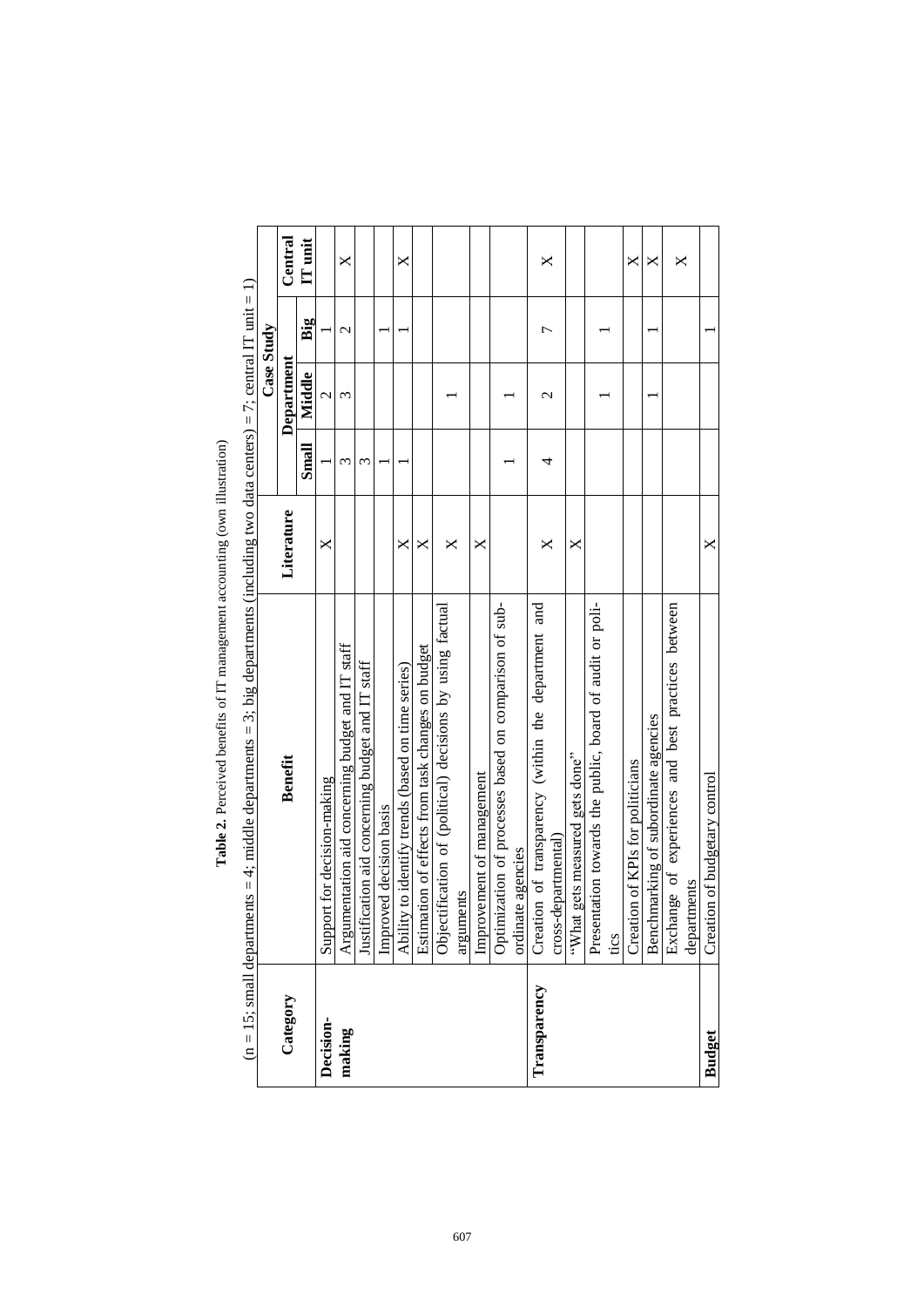|                  |                                                                                                                                  |            | <b>Case Study</b> |     |         |
|------------------|----------------------------------------------------------------------------------------------------------------------------------|------------|-------------------|-----|---------|
| Category         | Benefit                                                                                                                          | Literature | Department        |     | Central |
|                  |                                                                                                                                  |            | Small   Middle    | Big | IT unit |
|                  | awareness for budget<br><b>Better</b>                                                                                            |            |                   |     |         |
|                  | Distribution of budget to different IT projects due to                                                                           |            |                   |     |         |
|                  | objective criteria                                                                                                               |            |                   |     |         |
| Reputation       | Fulfillment of requirements and pressure from outside                                                                            | $\times$   |                   |     |         |
|                  | (e.g. politics)                                                                                                                  |            |                   |     |         |
|                  | Improvement of quality of services                                                                                               | ×          |                   |     |         |
| Efficiency       | Improvement of efficiency                                                                                                        |            |                   |     |         |
| Effectivity      | Improvement of effectivity                                                                                                       |            |                   |     |         |
| Accountability   | Improvement of accountability                                                                                                    |            |                   |     |         |
| Compliance       | ment of laws, regulations or standards<br>Fulfilli                                                                               |            |                   |     |         |
| <b>Employees</b> | Increase of motivation of employees                                                                                              |            |                   |     |         |
|                  | $(n = 15; small departments = 4; middle departments = 3; big departments (including two data centers) = 7; central IT unit = 1)$ |            |                   |     |         |

| ļ<br>l                                                                                                                    |
|---------------------------------------------------------------------------------------------------------------------------|
|                                                                                                                           |
|                                                                                                                           |
|                                                                                                                           |
| ļ                                                                                                                         |
|                                                                                                                           |
|                                                                                                                           |
|                                                                                                                           |
|                                                                                                                           |
|                                                                                                                           |
| l                                                                                                                         |
| l<br><b>STATE OF A STATE OF A STATE OF A STATE OF A STATE OF A STATE OF A STATE OF A STATE OF A STATE OF A STATE OF A</b> |
| ١                                                                                                                         |
|                                                                                                                           |
|                                                                                                                           |
|                                                                                                                           |
|                                                                                                                           |
|                                                                                                                           |
|                                                                                                                           |
|                                                                                                                           |
|                                                                                                                           |
|                                                                                                                           |
|                                                                                                                           |
| í                                                                                                                         |
|                                                                                                                           |
|                                                                                                                           |
|                                                                                                                           |
|                                                                                                                           |
|                                                                                                                           |
|                                                                                                                           |
|                                                                                                                           |
|                                                                                                                           |
| l                                                                                                                         |
|                                                                                                                           |
|                                                                                                                           |
|                                                                                                                           |
|                                                                                                                           |
| l<br>l                                                                                                                    |
|                                                                                                                           |
|                                                                                                                           |
|                                                                                                                           |
|                                                                                                                           |
|                                                                                                                           |
|                                                                                                                           |
|                                                                                                                           |
|                                                                                                                           |
|                                                                                                                           |
|                                                                                                                           |
|                                                                                                                           |
|                                                                                                                           |
|                                                                                                                           |
|                                                                                                                           |
| l                                                                                                                         |
|                                                                                                                           |
|                                                                                                                           |
|                                                                                                                           |
|                                                                                                                           |
|                                                                                                                           |
|                                                                                                                           |
|                                                                                                                           |
|                                                                                                                           |
| i                                                                                                                         |
|                                                                                                                           |
| l<br>í                                                                                                                    |
|                                                                                                                           |
| $\overline{\phantom{a}}$<br>l                                                                                             |
| 1                                                                                                                         |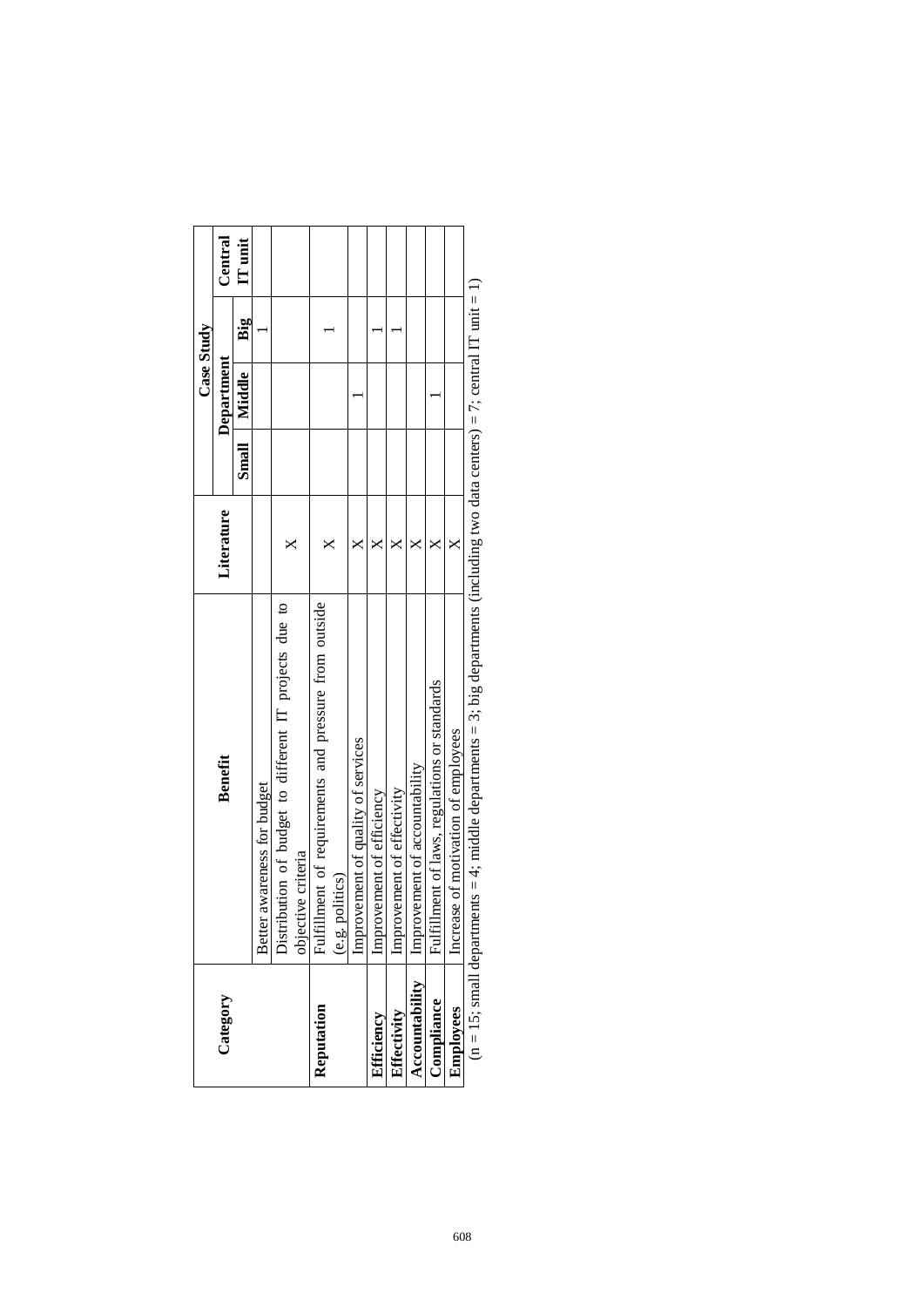these interviewees, decisions for structuring the department and for allocating accountabilities should be made based on insights gained by IT management accounting. Analyzing and benchmarking subordinate agencies give IT managers the possibility to improve their processes.

Benefits of the category *budget* do not seem to be of high importance for public IT managers. Only one IT manager stated the creation of budgetary control and better awareness for budget as benefits achieved by IT management accounting. The fulfillment of *laws, regulations and standards* is also not considered as a benefit: Only one IT manager mentioned this benefit by stating a Ministerial Council Decision on which IT management accounting in this state administration is based. Moreover, benefits of the category *reputation* are rarely perceived by the interviewees.

Moreover, public IT managers rarely perceived the improvement of *efficiency* and *effectivity* as benefits. Only the IT managers of one big-size department named these two benefits. In contrast, an IT manager of a different department explicitly pointed out that "you should not think that the improvement of efficiency and effectivity is a benefit for us. It is definitely not a benefit". The improvement of *accountability* and the increase of the motivation of *employees* were also not seen as a benefit in public administrations at all.

# **4 Discussion**

We identified five major issues which are discussed in the following: Firstly, the majority of public IT managers reported the creation of transparency as the most important benefit of IT management accounting. Transparency is needed as a basis for managing the IT usage systematically [\[3\]](#page-13-2). Public administrations in Germany are characterized by a culture in which the departmental principle often results in information isolation from other departments. Thus, transparency can be seen as a first achievement of a cross-departmental IT management accounting, as it reduces this isolation. Based on the cross-departmental request for an overview of the IT usage and IT provision, processes are shifting towards a more open and transparent culture within public administrations. On the one hand, this transparency helps departmental IT managers to justify the IT usage and IT costs by comparing their department with similar departments. On the other hand, the central IT unit can use transparency to report relevant information about the IT usage of the whole public administration to the chief information officer (CIO). Hence, transparency is the essential benefit of IT management accounting for public administrations, as the IT usage can be managed better based on transparency achieved by IT management accounting. Thus, transparency can serve as a starting point for the improvement of efficiency and effectivity as well as the determination of accountabilities.

Secondly, the improvement of efficiency, effectivity and accountability are among the main benefits of IT management accounting according to the literature (Table 1). However, almost none of the public IT managers reported one of these benefits. This is hardly surprising, since these benefits are useful in the context of value or profit maximization. The public sector has different objectives, e.g. fulfillment of political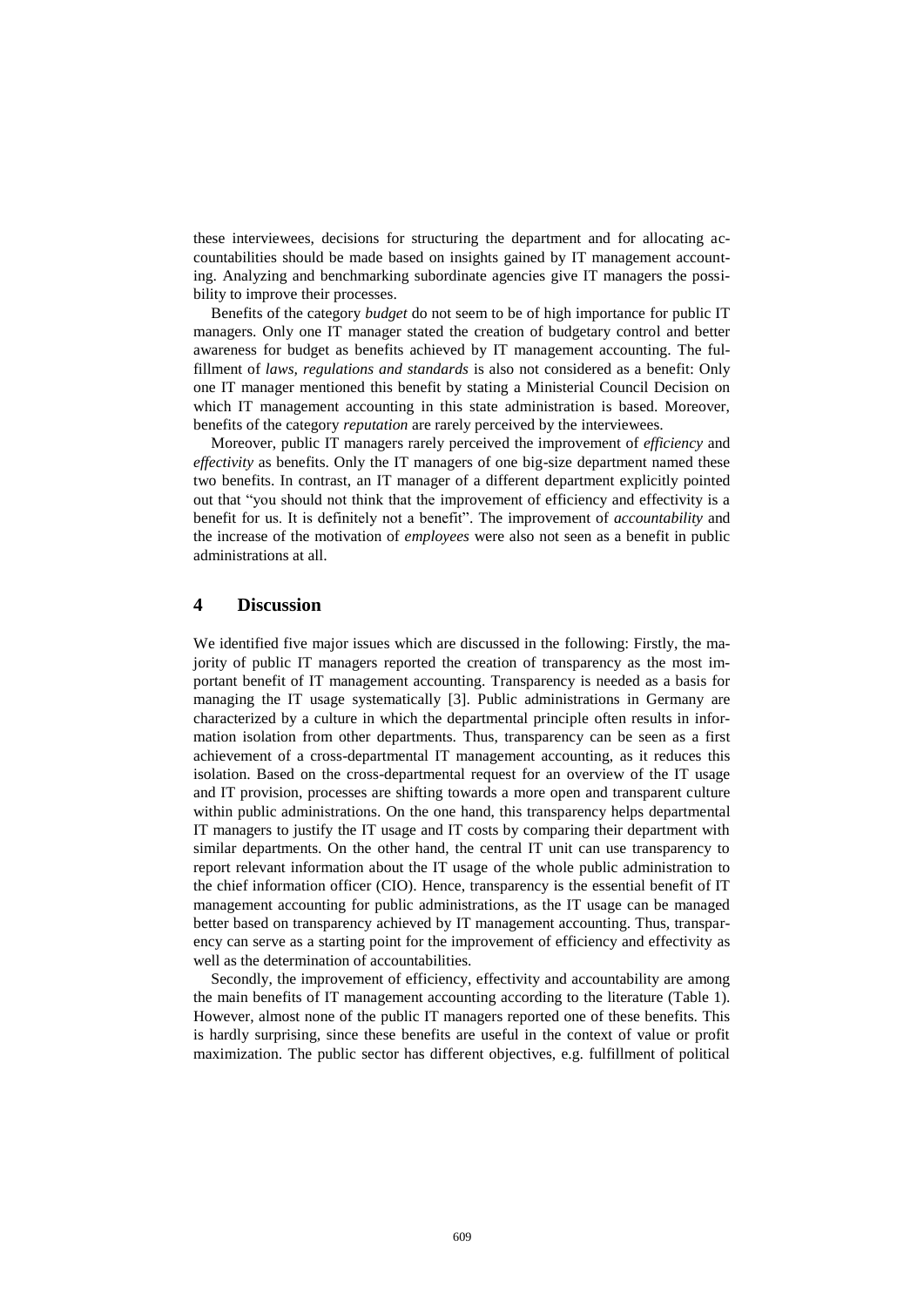objectives or laws [\[12,](#page-13-11) [15\]](#page-13-14). Since the benefits regarding the improvement of efficiency, effectivity and accountability do not contribute to these objectives, they are not perceived as important by public IT managers.

Thirdly, in accordance to the literature (Table 1), public IT managers mostly perceive the support for decision-making as a major benefit. However, they see decisionmaking differently compared to the private sector: In the private sector, IT management accounting information serves as a basis for decisions. Future decisions are mostly derived from IT management accounting information and based on KPIs [\[7,](#page-13-6) [41\]](#page-15-12). In contrast, public IT managers focus on using IT management accounting information as a justification or argumentation aid for budget or IT staff. Thus, they use IT management accounting information after the decision has been made, so that they can underline and justify past decisions with objective KPIs. This difference can be explained by the fact that IT decisions in public administrations are influenced by political decisions. Further, they need to be compliant with budget or economic criteria. Hence, the justification of a past decision is of high importance.

Fourthly, the perception of these benefits seems to be influenced by the organizational complexity, i.e. the size of a department: Small-size departments with a simple organizational structure estimate the benefit of IT management accounting as marginal. This might be the fact, since IT management accounting creates more additional tasks than benefits for them. They do not need to collect data in a systematic manner due to their easily manageable environment. Besides, they state more often than bigsize departments that they use IT management accounting as a justification for budget negotiation. In contrast, middle-size or large-size departments, especially those with homogeneous subordinate agencies, can benefit from IT management accounting in several ways: It is used as an information basis based on which objective decisions can be made. They can benchmark their subordinate agencies or use IT management accounting information to present their IT unit to the public, e.g. politicians or boards of audit. As a result of the complexity of their departments, they need a systematic data collection to create transparency. In sum, the organizational complexity has an influence on the perceived benefits of IT management accounting.

Fifthly, the perceived benefits seem to be influenced by the perspective of an IT manager: Comparing the benefits perceived by the central IT unit with those perceived by departmental IT managers, we rarely found consensus. The central IT unit perceives transparency, the availability of political KPIs, the possibility of benchmarking, the exchange of experiences between departments, the argumentation aid and the identification of trends as benefits of IT management accounting (Table 2). These benefits are not surprising: The central IT unit needs to support the CIO with relevant information about the IT usage. Additionally, it wants to foster the crossdepartmental collaboration. Out of these benefits, departmental IT managers only name transparency, argumentation aid, the possibility of benchmarking and the identification of trends as benefits. As already discussed, the first two benefits are perceived as the most important benefits by public IT managers. The low consensus regarding the possibility of benchmarking was to be expected, as homogeneous subordinate agencies are a prerequisite for this. No consensus can be found concerning the creation of political KPIs and the exchange of experience. This is also not surprising, as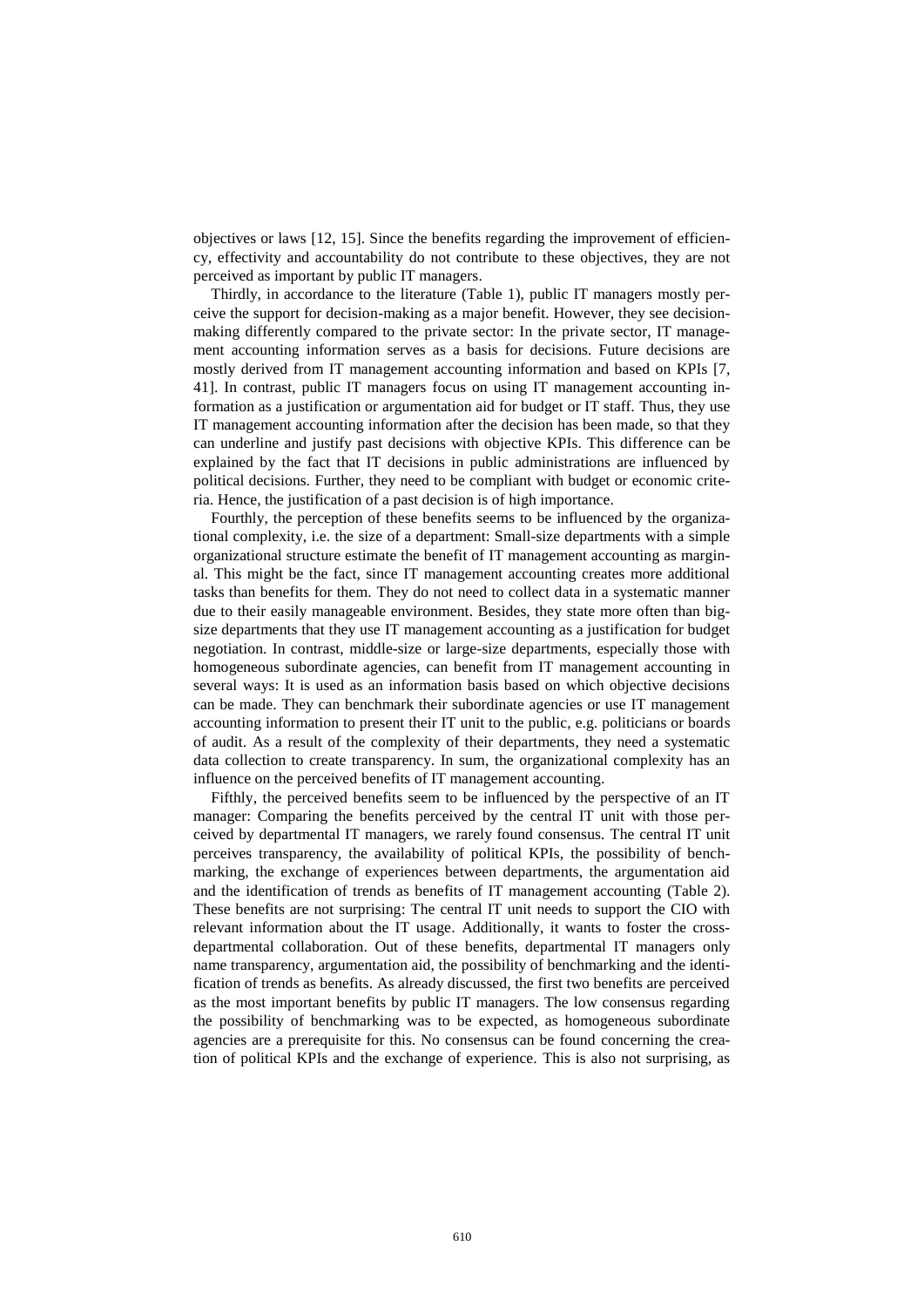departmental IT managers have no need to report to the CIO and to exchange experiences with other departments due to the departmental principle. Hence, the perspective's influence on the perception of benefits is understandable. When designing IT management accounting in the public sector, these different perspectives need to be considered. We conclude that a central, cross-departmental IT control still needs to find its place in the context of an administrative environment which is determined by circumstances like the departmental principle. Currently, a cross-departmental IT management accounting can be used to create political KPIs. However, the central IT unit cannot control the IT usage within the departments due to the departmental principle. Thus, the control function needs to be fulfilled by departmental IT managers. However, since IT management accounting is a task which lies cross-functional to the budget, it generates a huge effort for collecting the data. Hence, an automatic allocation of budget to KPIs might unburden IT managers from the effort to collect the data. Up-to-date information about the IT domain could help to improve the IT usage.

# **5 Conclusion and Outlook**

Whereas literature proposes a large number of different IT management accounting benefits, the usage of IT management accounting by public IT managers is lower than one would expect. We assumed that IT management accounting is used in a different way in the public than in the private sector. We analyzed the differences between private and public sector regarding IT management accounting benefits. We reviewed literature and conducted a case study in an administration of the federal state level in Germany. The findings show that transparency and support for decision-making are perceived as major benefits by public IT managers. Whereas the private sector presents the improvement of effectivity, efficiency and accountability as important benefits, these benefits are not seen as relevant in the public sector. This is not surprising due to differences regarding the objectives of the private and public sector. Besides, we noticed that the benefits' perception depends on the organizational complexity as well as the central and decentral perspective. Our findings support practitioners by designing IT management accounting according to the potential benefits for departmental and cross-departmental IT managers.

Further research is required towards a more detailed analysis of the perceived benefits, e.g. the analysis of cause and effect linkage. Further case studies can be conducted to enrich and evaluate our findings. Besides, the influence of the organizational complexity can be further elaborated. Finally, it needs to be analyzed to what extent a cross-departmental IT management accounting can cover the requirements of all departments, since each department has its own professional focus and concerns.

# **Acknowledgement**

This paper was written in the context of a research project funded by the Bavarian State Ministry of Finance. We thank our sponsor for making this study possible.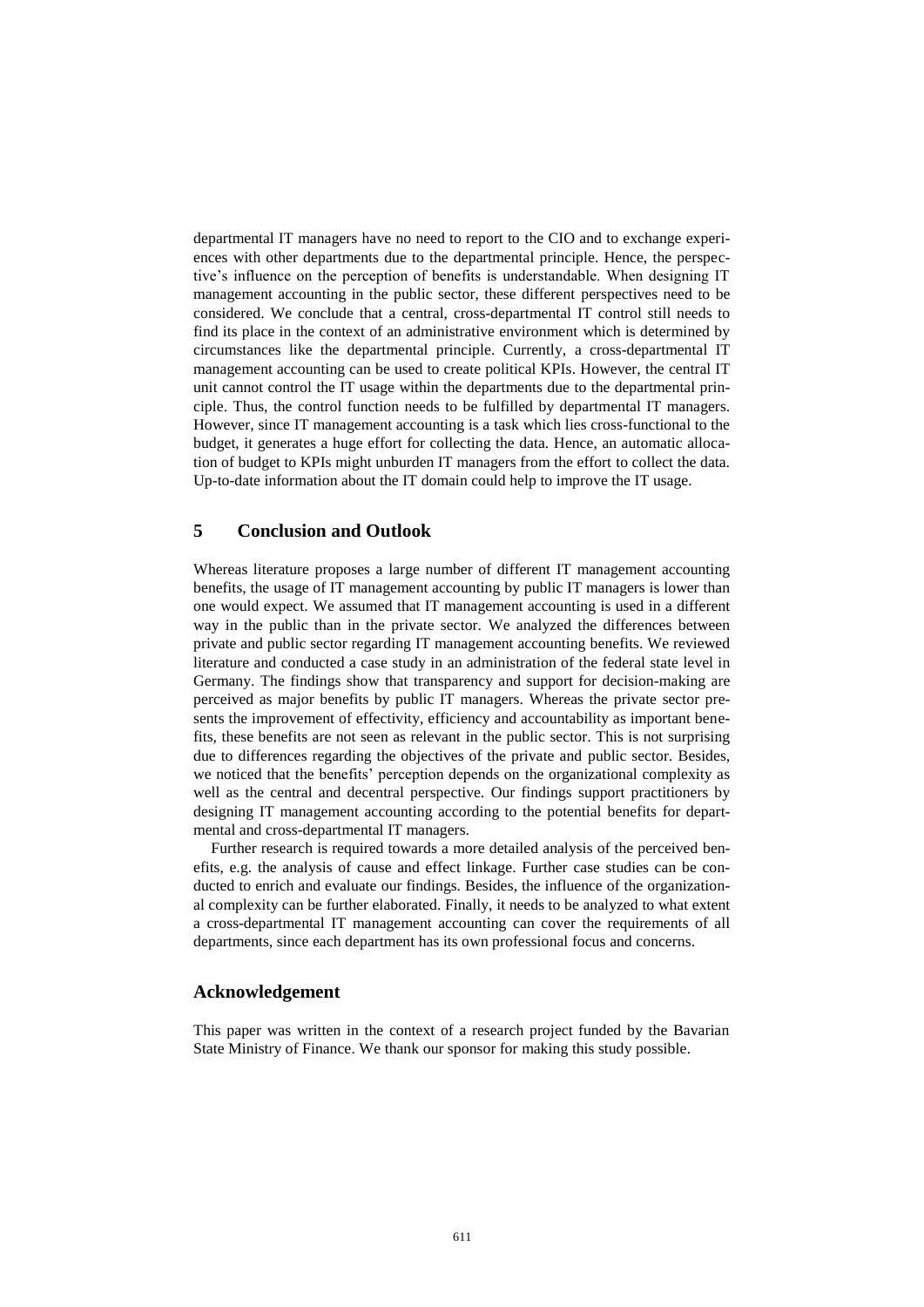# **References**

- <span id="page-13-0"></span>1. Lenk, K.: Bürokratieabbau durch E-Government. In: Brüggemeier, M., Lenk, K. (eds.) Bürokratieabbau im Verwaltungsvollzug: Better Regulation zwischen Go-Government und No-Government, pp. 41-82. edition sigma, Berlin (2011)
- <span id="page-13-1"></span>2. Obermeier, M., Greger, V., Wolf, P., Krcmar, H.: Struktur, Elemente und Bausteine von IT-Strategien in der öffentlichen Verwaltung. In: Goltz, U., Magnor, M., Appelrath, H.-J., Matthies, H.K., Balke, W.-T., Wolf, L. (eds.) 42. Jahrestagung der Gesellschaft für Informatik e.V. (GI), pp. 1574-1588. Lecture Notes in Informatics (LNI) - Proceedings, Braunschweig (2012)
- <span id="page-13-2"></span>3. Greger, V., Wolf, P., Krcmar, H.: Performance Management of IT in Public Administrations: A Literature Review on Driving Forces, Barriers and Influencing Factors. In: Wimmer, M., Janssen, M., Scholl, J. (eds.) International Federation for Information Processing Electronic Government, pp. 163-174, Koblenz (2013)
- <span id="page-13-3"></span>4. Nyhan, R.C., Martin, L.L.: Comparative performance measurement. Public Productivity & Management Review 22, 348-364 (1999)
- <span id="page-13-4"></span>5. Schwertsik, A.R., Wolf, P., Krcmar, H.: IT controlling in federal organizations. 17th European Conference on Information Systems, pp. 444-456, Verona (2009)
- <span id="page-13-5"></span>6. Kütz, M.: Kennzahlen in der IT: Werkzeuge für Controlling und Management. dpunkt.verlag, Heidelberg (2009)
- <span id="page-13-6"></span>7. Gadatsch, A.: IT-Controlling: Praxiswissen für IT-Controller und Chief-Information-Officer. Vieweg + Teubner Verlag, Wiesbaden (2012)
- <span id="page-13-7"></span>8. Johnson, T.: The Search for Gain in Markets and Firms: A Review of the Historical Emergence of Management Accounting Systems. Accounting, Organizations and Society 8, 139-146 (1983)
- <span id="page-13-8"></span>9. Kütz, M., Berend, M.: Kennzahlen in der IT : Werkzeuge für Controlling und Management. dpunkt.Verlag, Heidelberg (2009)
- <span id="page-13-9"></span>10. Lapsley, I.: The NPM agenda: Back to the future. Financial Accountability & Management 24, 77-96 (2008)
- <span id="page-13-10"></span>11. Ertl, C., Greger, V., Wolf, P., Krcmar, H.: Analysis of Different Organizational Forms and Their Effect on Performance Management of IT. In: Ionas, A. (ed.) 14th European Conference on eGovernment – ECEG 2014, pp. 85-92, Brasov (2014)
- <span id="page-13-11"></span>12. Obermeier, M., Wolf, P., Krcmar, H.: Anforderungen an ein EAM-Konzept für die öffentliche Verwaltung in Deutschland – Eine Fallstudie. Proceedings of the 11th International Conference on Wirtschaftsinformatik WI 2013, pp. 895-910, Leipzig (2012)
- <span id="page-13-12"></span>13. Schubert, U.: Gemeinden in Deutschland. (2014)
- <span id="page-13-13"></span>14. Becker, J., Algermissen, L., Falk, T.: Prozessorientierte Verwaltungsmodernisierung. Springer Verlag, Berlin, Heidelberg, New York (2009)
- <span id="page-13-14"></span>15. Jurisch, M., Ikas, C., Palka, W., Wolf, P., Krcmar, H.: A Review of Success Factors and Challenges of Public Sector BPR Implementations. 45th Hawaii International Conference on Systems Science (HICSS 2012), Maui, Hawaii (2012)
- <span id="page-13-15"></span>16. Kuhlmann, S., Bogumil, J., Grohs, S.: Evaluating Administrative Modernization in German Local Governments: Success or Failure of the "New Steering Model". Public Administration Review 68, 851-863 (2008)
- <span id="page-13-16"></span>17. Marchollek, O., Beck, R.: Harmonisierung divergierender organisationaler Kulturen in öffentlich-privaten IT-Partnerschaften. Wirtschaftinformatik 54, 153-163 (2012)
- <span id="page-13-17"></span>18. Boyne, G.A.: Public and Private Management: What`s the Difference? Journal of Management Studies 39, 97-122 (2002)
- <span id="page-13-18"></span>19. Bozeman, B.: All Organizations Are Public. Jossey-Bass, London (1987)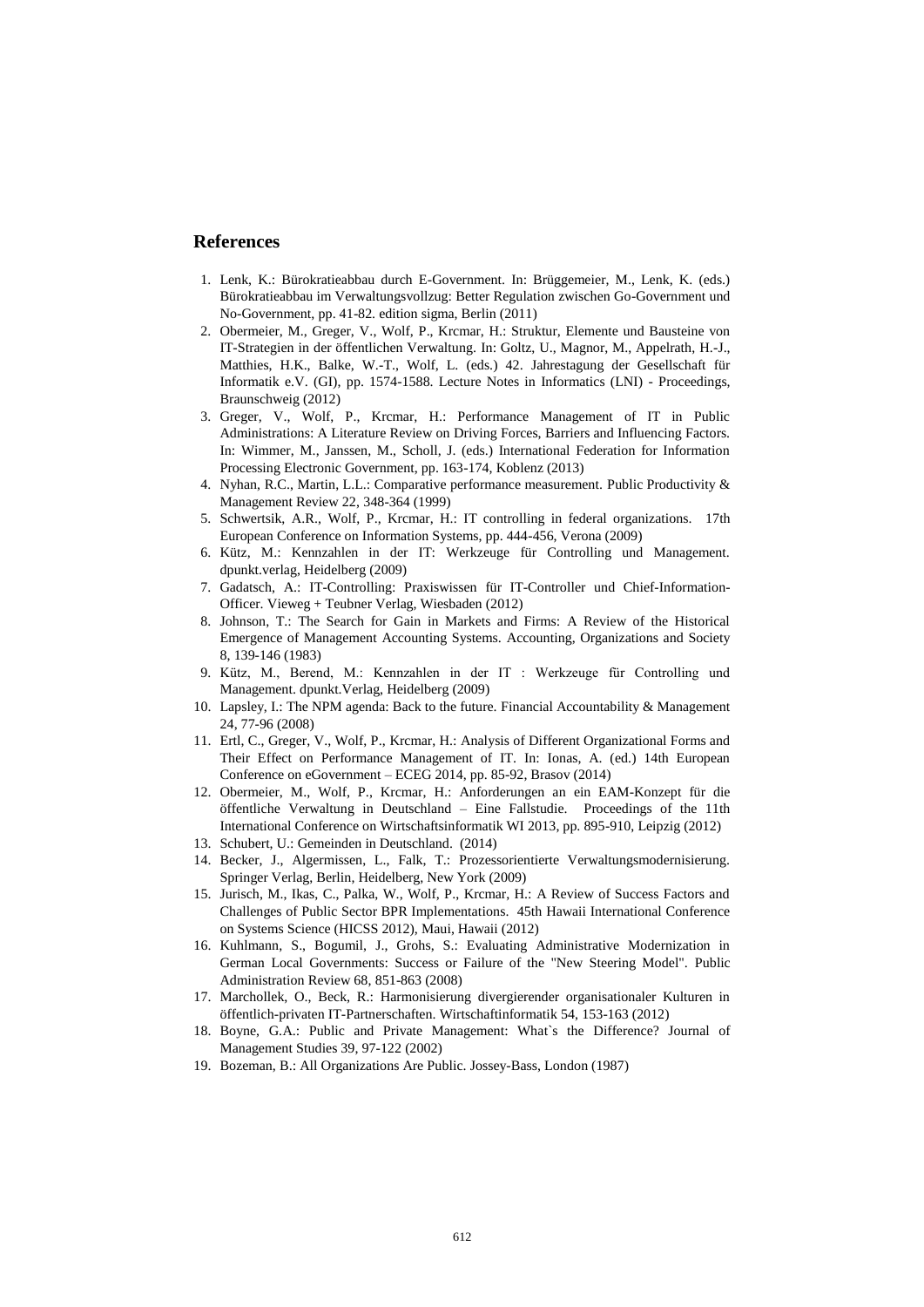- <span id="page-14-0"></span>20. Eskildsen, J.K., Kristensen, K., Juhl, H.J.: Private versus public sector excellence. The TQM Magazine 16, 50-56 (2004)
- <span id="page-14-1"></span>21. Grimmer, K.: Öffentliche Verwaltung in Deutschland - Eine problemorientierte Einführung. VS Verlag, Wiesbaden (2004)
- <span id="page-14-2"></span>22. Zarnekow, R.: Produktionsmanagement von IT-Dienstleistungen: Grundlagen, Aufgaben und Prozesse. Springer, Berlin (2007)
- <span id="page-14-3"></span>23. Hatry, H.P.: The status of productivity measurement in the public sector. Public Administration Review 28-33 (1978)
- <span id="page-14-4"></span>24. Melkers, J., Willoughby, K.: Models of Performance-Measurement use in Local Governments: Understanding Budgeting, Communication, and Lasting Effects. Public Administration Review 65, 180-190 (2005)
- <span id="page-14-13"></span>25. Poister, T.H., Streib, G.: Performance Measurement in Municipal Government: Assessing the State of the Practice. Public Administration Review 59, 325-335 (1999)
- <span id="page-14-7"></span>26. Yang, K., Hsieh, J.Y.: Managerial Effectiveness of Government Performance Measurement: Testing a Middle-Range Model. Public Administration Review 67, 861-879 (2007)
- <span id="page-14-8"></span>27. Timoshenko, K., Adhikari, P.: Exploring Russian central government accounting in its context. Journal of Accounting & Organizational Change 5, 490-513 (2009)
- <span id="page-14-17"></span>28. Cavalluzzo, K.S., Ittner, C.D.: Implementing performance measurement innovations: evidence from government. Accounting, Organizations and Society 29, 243-267 (2004)
- <span id="page-14-10"></span>29. Pina, V., Torres, L., Yetano, A.: Accrual Accounting in EU Local Governments: One Method, Several Approaches. The European Accounting Review 18, 765-807 (2009)
- <span id="page-14-18"></span>30. Hoque, Z.: Measuring and reporting public sector outputs/outcomes: Exploratory evidence from Australia. International Journal of Public Sector Management 21, 468-493 (2008)
- <span id="page-14-11"></span>31. Mandell, L.M.: Performance measurement and management tools in North Carolina local government: revisited. Public Administration Quarterly 21, 96-127 (1997)
- <span id="page-14-14"></span>32. Padovani, E., Yetano, A., Orelli, R.L.: Municipal performance measurement and management in practice: Which factors matter? Public Administration Quarterly 34, 591- 635 (2010)
- <span id="page-14-19"></span>33. Rantanen, H., Kulmala, H.I., Lönnqvist, A., Kujansivu, P.: Performance measurement systems in the Finnish public sector. International Journal of Public Sector Management 20, 415-433 (2007)
- <span id="page-14-15"></span>34. Wisniewski, M., Stewart, D.: Performance measurement for stakeholders: The case of Scottish local authorities. International Journal of Public Sector Management 17, 222-233 (2004)
- <span id="page-14-12"></span>35. Yetano, A.: Managing Performance at Local Government Level: The Cases of the City of Brisbane and the City of Melbourne. Australian Journal of Public Administration 68, 167- 181 (2009)
- <span id="page-14-5"></span>36. Ammons, D.M.: Overcoming the inadequacies of performance measurement in local government: The case of libraries and leisure services. Public Administration Review 55, 37-47 (1995)
- <span id="page-14-6"></span>37. Promberger, K.: Controlling für Politik und öffentliche Verwaltung. Österreichische Staatsdruckerei, Wien (1995)
- <span id="page-14-9"></span>38. De Bruijn, H.: Performance measurement in the public sector: strategies to cope with the risks of performance measurement. International Journal of Public Sector Management 15, 578-594 (2002)
- <span id="page-14-16"></span>39. Petrakaki, D.I., Hayes, N., Introna, L.D.: Performance Monitoring and Accountability through Technology: E-government in Greece. Proceedings of the 41st Hawaii International Conference on System Sciences, Hawaii (2008)